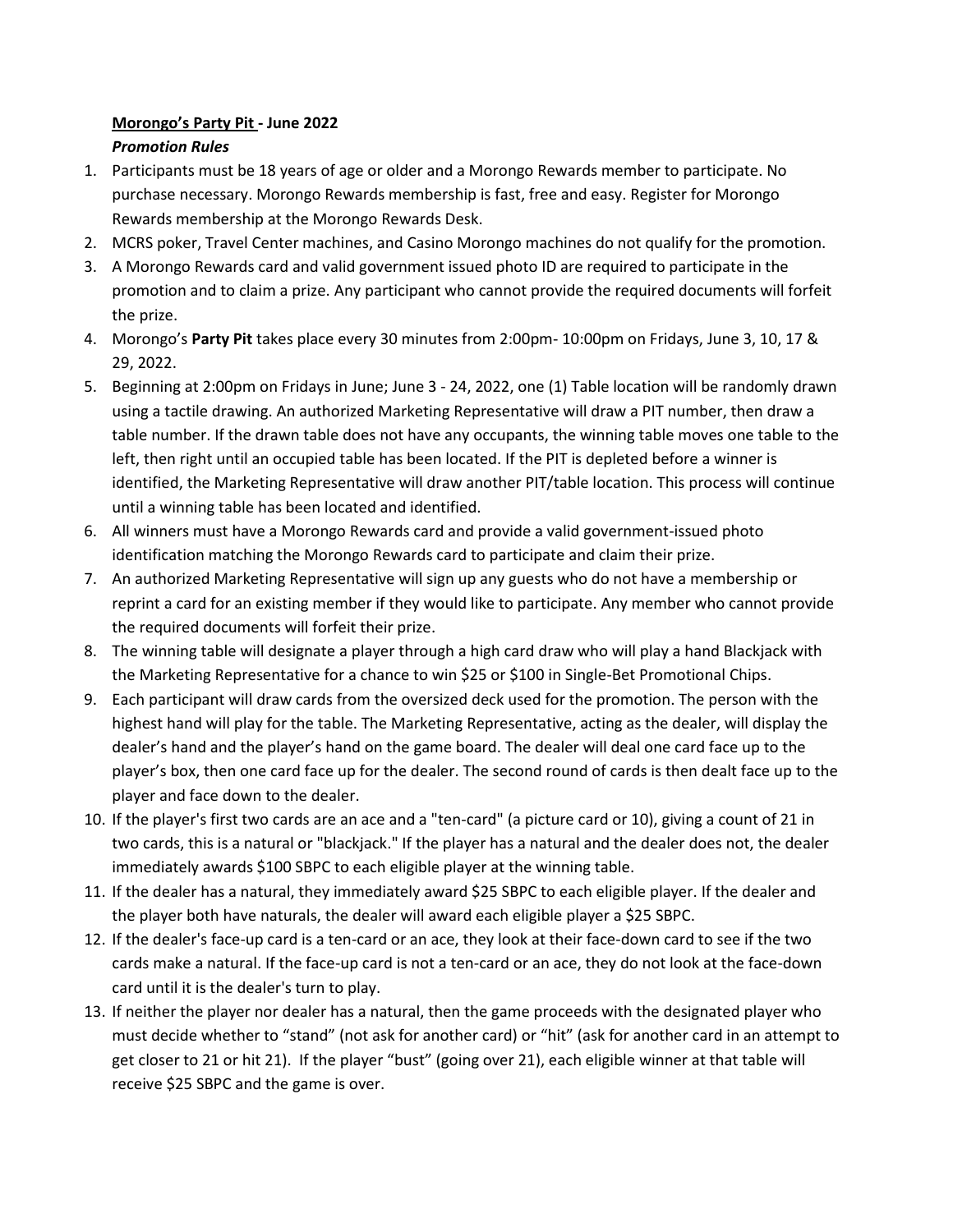- 14. When/if it is the dealer's turn, the dealer will reveal their face-down card. Dealer must hit on a soft 16. If the total is 17 or more, they must stand. The conclusion of the dealer's hand will determine the prize payout to each eligible winner. If the player beats the dealer, each participant will receive \$100 SBPC. If the player push/ties/lose, each participant will receive \$25 SBPC.
- 15. An authorized Marketing Representative will swipe each participant's card at the designated Everi Kiosk to award each participant a SBPC Receipt. Receipts must be redeemed within 24 hours from the date of issuance or forfeit. Receipts can be presented with valid ID and Morongo Rewards card directly at the Table Game to redeem. Receipt is intended for addressee only and is non-transferable. Any sharing of offers may result in loss of privileges, up to and including termination of Morongo Rewards membership. Any alteration, duplication or unauthorized use of Receipt constitutes fraud and renders Receipt void. Promotional Chip offer may not be redeemed for cash. Not valid for Poker. Offer is good for even money flat bet only. Management is not responsible for lost or stolen coupons.
- 16. Each Morongo Rewards member may win more than once one per day during the promotional period. All winners must provide a valid government-issued photo identification matching the Morongo Rewards card to claim their prize. Any member who cannot provide the required documents will forfeit their prize.
- 17. By participating in this promotion, winners agree to complete and return a Liability Release and a Publicity Release as a condition of accepting any prize package. By participating in the **Party Pit**, participants are deemed to have consented for their image and likeness to be recorded for use in any and all media, whether now known or hereafter devised, at any time.
- 18. Participants knowingly and voluntarily assume all risks and responsibility for all personal injuries or property damage they may sustain due to their participation in or attendance at **Party Pit**, regardless of whether the injury or damage results from my acts or omissions, those of the Morongo Band of Mission Indians, Morongo Casino Resort Spa, and their employees and agents (collectively, "Morongo"), or those of third parties.
- 19. MCRS staff, vendors, and entertainers, as well as guests who are currently expelled from MCRS, are not eligible to participate in the promotion.
- 20. Any participant found to be abusing the Official Rules or tampering with the promotion in any way may be disqualified and declared ineligible for any prize.
- 21. MCRS Management, in its sole discretion, reserves the right to modify or terminate this promotion at any time with or without notice. All rulings made by MCRS Management are final.
- 22. Offer is subject to all Federal and Tribal laws and regulations. Offer is intended for addressee only and is non-transferable. Any sharing of offers may result in loss of privileges, up to and including termination of Morongo Rewards membership.
- 23. MCRS is not responsible for any technical or equipment malfunctions, printing errors, typographical or other errors, including but not limited to announcements of awards or prize notifications, or for any errors of any kind, whether human or mechanical.
- 24. MCRS Management decisions concerning the administration of the **Party Pit** must be appealed must be appealed in writing within three (3) days of the occurrence to MCRS Marketing Management at 49500 Seminole Drive, Cabazon, CA 92230. If the decision remains unresolved to the guest's satisfaction, it can be appealed in writing within fifteen (15) days of the occurrence to Morongo Gaming Agency at 49500